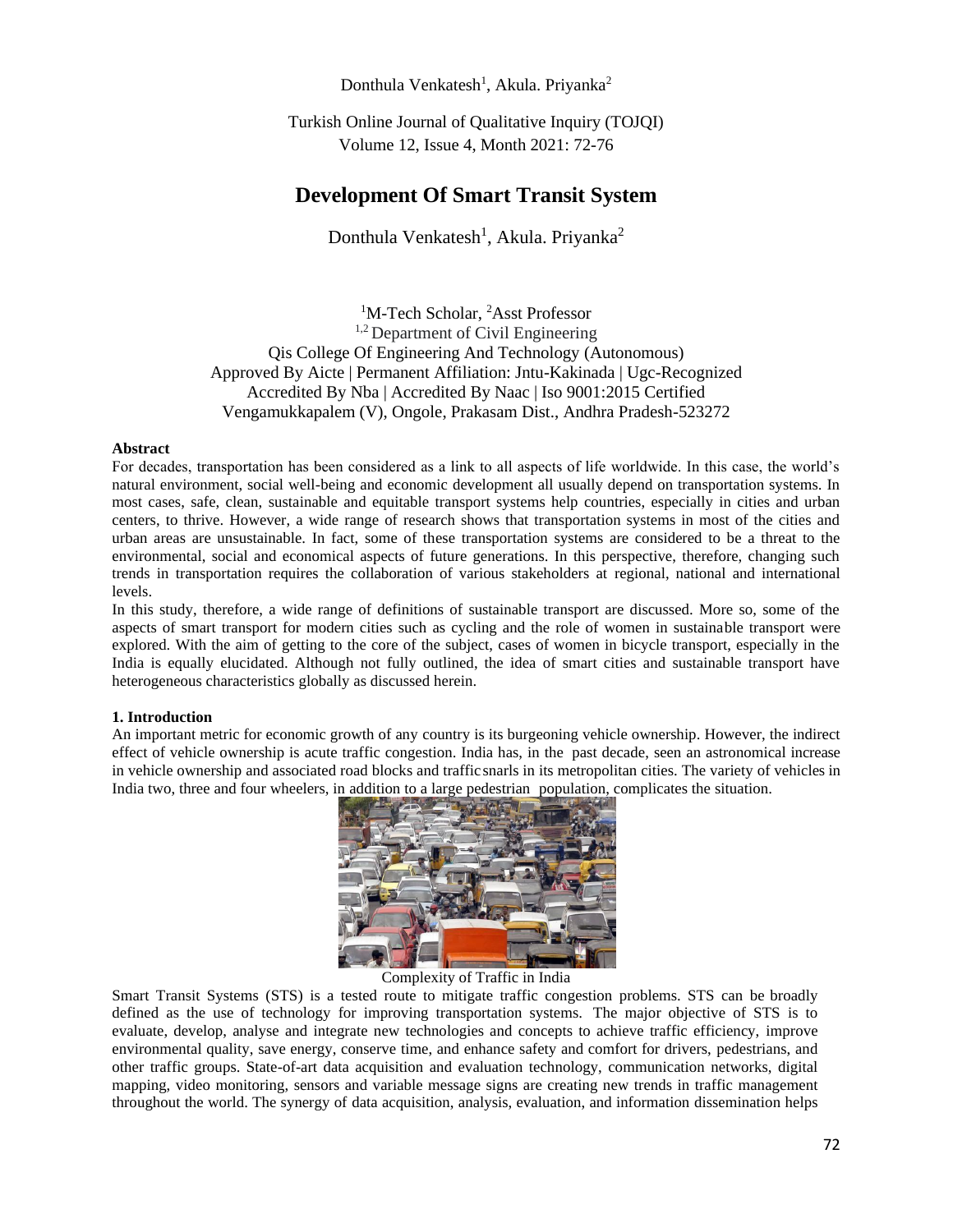in developing an all-encompassing system of traffic organization that enables information sharing among the managers and users of traffic.



# **2. Sts taxonomy**

The most commonly used classification of STS is based on the positioning of the system as given below. *Vehicle level*

Technologies deployed within vehicles, including sensors, information processors and displays that provides information to the driver.

#### *Infrastructure Level*

Sensors on and by the side of roads collect important traffic data. Tools of communication provide drivers with pertinent information to manage traffic better. These tools include roadside messages, GPS alerts and signals to direct traffic flow.

#### *Cooperative Level*

Communication between vehicles, and between infrastructure and vehicles involving a synergic combination of vehicle level and infrastructure level technologies.

The commonly adopted functional taxonomy of the ITS is as follows

# *Advanced Traffic Management Systems (ATMS)*

Integrates various sub-systems (such as CCTV, vehicle detection, communications, variable message systems, etc.) into a coherent single interface that provides realtime data on traffic status and predicts traffic conditions for more efficient planning and operations. Dynamic traffic control systems, freeway operations management systems, incident response systems etc. respond in real time to changing conditions.

#### *Advanced Traveler Information Systems (ATIS)*

provide to users of transportation systems, travel-related information to assist decision making on route choices, estimate travel times, and avoid congestion.

# *Advanced Vehicle Control Systems (AVCS)*

AVCS are tools and concepts that enhance the driver's control of the vehicle to make travel safer and more efficient. For example, in vehicle collision warning systems alert the driver to a possible imminent collision. In more advanced AVCS applications, the vehicle could automatically break or steer away from a collision, based on input from sensors on the vehicle. Both systems are autonomous to the vehicle and can provide substantial benefits by improving safety and reducing accident induced congestion. The installation of high tech gadgets and processors in vehicles allow incorporation of software applications and artificial intelligence systems that control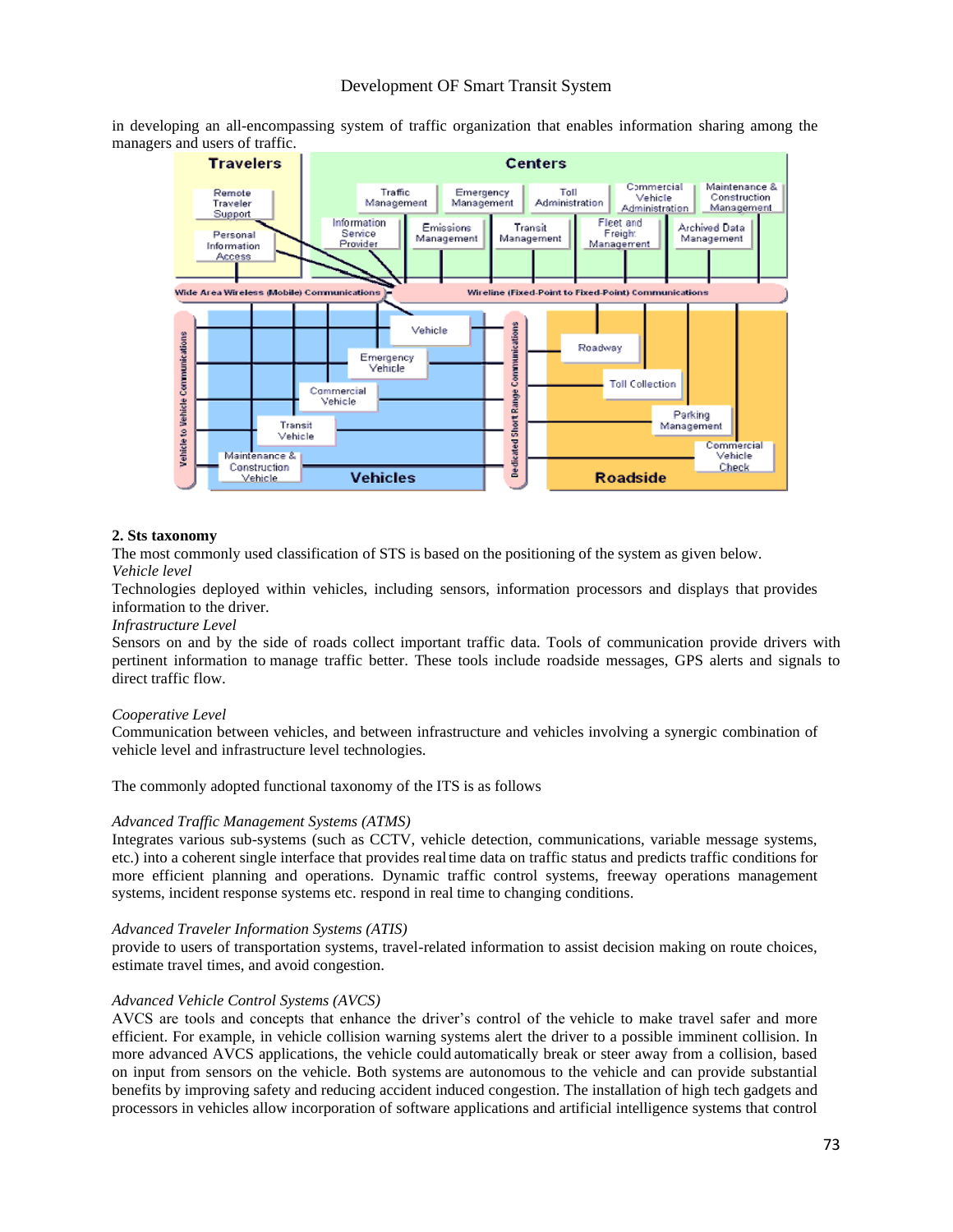internal operations, ubiquitous computing, and other programs designed to be integrated into a greater transportation system.

# *Commercial Vehicle Operations (CVO)*

CVO comprises an ensemble of satellite navigation system, a small computer and a digital radio, which can be used in commercial vehicles such as trucks, vans, and taxis. This system affords constant monitoring of truck operations by the central office and provides traceability and safety.

## *Advanced Public Transportation Systems (APTS)*

APTS applies state-of-art transportation management and information technologies to public transit systems to enhance efficiency of operation and improve safety. It includes real-time passenger information systems, automatic vehicle location systems, bus arrival notification systems, and systems providing priority of passage to buses at signalized intersections (transit signal priority).

## *Advanced Rural Transportation Systems (ARTS)*

ARTS provide information about remote road and other transportation systems. Examples include automated road and weather conditions reporting and directional information. This type of information is valuable to motorists travelling to remote or rural areas. This has been widely implemented in the United States and will be a valuable asset to countries like India, where ruralareas are widely distributed.

## **Development of smart transit system in India**

The STS program in India is aimed at ensuring safe, affordable, quick, comfortable, reliable and sustainable access for the growing urban and rural population to jobs, education, recreation and such other needs. A few STS applications have been introduced in India in metropolitan cities like New Delhi, Pune, Bangalore, Chennai etc. focusing on stand-alone deployments of area- wide signal control, parking information, advanced public transportation, toll collection etc. However, all of these are small scale pilot studies limited to major cities and are in the beginning stage of deployment. Thus, at present, there are no exhaustive fully developed STS applications with traffic management centers in India.

## A brief description of some of the existing applications of STS is given below

# **Trial of advanced Traffic Management System**

This involved a trial run of the fully automated Traffic Regulatory Management System (TRMS), involving usage of surveillance cameras in the city of Chennai. This project involved installing sophisticated cameras, wireless towers and poles, under the Rs. 3-crore-State government-funded project.

# **Automated Traffic Control (ATC)**

The Area Traffic Control Project of the Mumbai Traffic Control Branch focused on synchronizing major junction and was implemented through the Mumbai Metropolitan Region Development Authority (MMRDA) and Municipal Corporation of Greater Mumbai (MCGM) with financial aid from World Bank. Modern gadgets such as Speed Check Guns and Multi Radar C comprising Smart Cameras, Radar sensor, Screen,Manual control unit, Flash generator, Flash light, Power Box and Tripod were used in this project.

#### **ATIS**

The objective is to inform road-users of latest traffic updates and better management of traffic. SMS, internet and radio have been employed for updates. The update protocols in a few Indian cities are as follows.

# **Advanced Public Transportation System APTS**

One application implemented in APTS area is GPS vehicle tracking system in public transport buses (Bangalore, Chennai, Indore) to monitor vehicle routing and frequency so that passengers do not have to wait long hours for a bus. The objective is to provide Global Positioning System based passenger information system to help passengers utilize their waiting time at bus stops more efficiently as well as to reduce the uncertainty and associated frustrations. Display boards with high quality light emitting diode in wide-view angle are provided at bus stops so that passengers can read the information. It displays the number and destination of the approaching bus, expected time of arrival, and messages of public interest.

#### **Bus Rapid Transport (BRT)**

Bus Rapid Transit (BRT) systems are viable alternatives to traditional light rail public transport. Instead of a train or metro rail, BRT systems use buses to ply a dedicated lane that runs lengthwise along the centre of the road. At specific locations, passengers can embark or disembark at conveniently located stations, which often feature ticket booths, turnstiles, and automatic doors. Studies have shown that a BRT is not only cheaper to build, but is also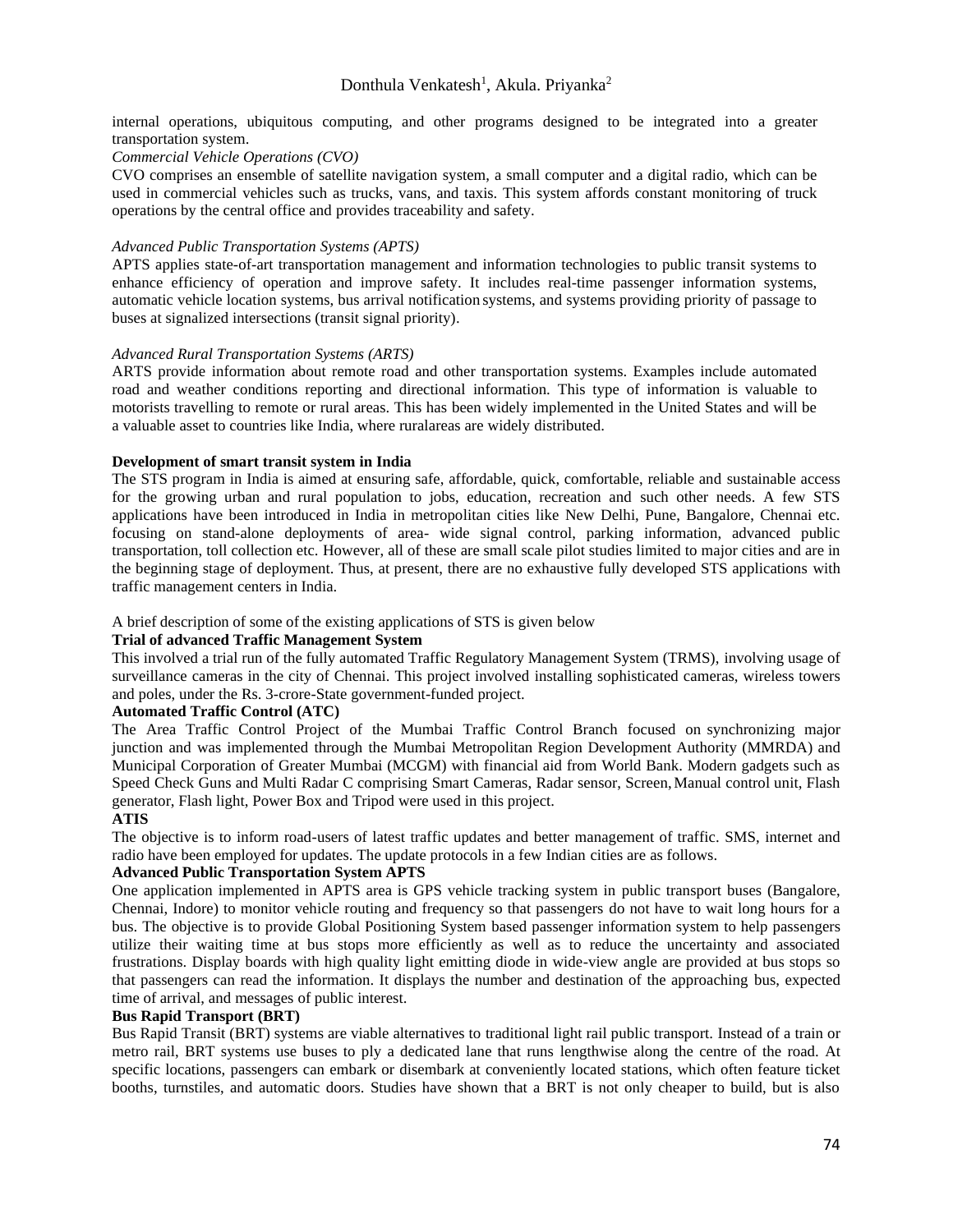# Development OF Smart Transit System

profitable for bus owners to operate and relatively inexpensive for commuters to use. The cities selected for implementing BRT include Ahmedabad, Pune, Rajkot, Bhopal, Indore, Visakhapatnam, Vijaywada and Jaipur.

# **Electronic Toll Collection (ETC)**

The Electronic Toll Collection (ETC) is designed to determine if a car is registered in a toll payment program, alert enforcers of toll payment violations, and debit the participating account. With ETC, these transactions can be performed while vehicles travel at near highway cruising speed. ETC is fast becoming a globally accepted method of toll collection, a trend greatly aided by the growth of interoperable ETC technologies. Technologies used in ETC are Automatic Vehicle Identification (AVI), Automatic Vehicle Classification (AVC), Video Enforcement Systems (VES) and Vehicle Positioning System (VPS).ETC systems are deployed in the following cities in India:

## **Advanced Parking Management**

State-of-art parking management system is set up by the New Delhi Municipal Council at Palika Parking in Connaught Place. This system allow vehicle users to be guided by a wide range of sensors, lights, signboards and directional displays to the closest vacant car space existing in the parking lot and similarly for identifying their car location at the time of exit. Apart from automatic online guidance at junctions, zone-wise sub-division of areas will assist easy identification. The guidance system operate throughout the three levels of parking at Palika, which has a capacity for 1,050 cars and 500 scooters.

## **Conclusions**

- 1. Technology: The development and implementation of advanced technologies is important to the successful management and operation of STS in India. These technologies include electronic equipments such as sensors, detectors and communication devices and application of global navigation satellite system (GNSS). This in turn hinges on cooperative work between the Government, academic research institutions, and industry.
- 2. Modeling of Indian traffic: A proper understanding of the traffic system is important in the successful implementation of any reliable STS systems. The existing models, developed for the western traffic conditions may not be suitable for the Indian traffic and hence there is a need to modify or develop models that can characterize the Indian traffic in a better way.
- 3. Supply Chain: Seamless interconnectivity of the various branches of the transportation sector is essential to provide effective, efficient and secure movement of goods and services while improving the conservation of natural resources and reducing environmental impacts such as the effects of carbon emissions.
- 4. Energy and Sustainability: The STS in India should closely work with the energy sector in the promotion of fuel efficient transport policies and practices, including the use of alternative transport fuels. Fuel efficient policies and practices will assist the country in achieving sustainable economic and environmental benefits through the application of intelligent transportation services.
- 5. Human Capital Development: Human skills are important to ensure the development of seamless transportation systems. Given the population density of India and the varied skill sets available in the country, the ability of the work force to develop, manage and safely implement existing and emerging technologies is essential for STS design andimplementation.

#### **REFERENCES**

- [1]. Rassafi, A.A.; Vaziri, M. Sustainable transport indicators: Definition and integration. Int. J. Environ. Sci. Technol. 2005, 2, 83–96.
- [2]. Hall, R.P. Introducing the Concept of Sustainable Transportation to the U.S. DOT through the Reauthorization of TEA-21. Master's Thesis, Massachusetts Institute of Technology, Cambridge, MA, USA, June 2002.
- [3]. Hall, R.P. Understanding and Applying the Concept of Sustainable Development to Transportation Planning and Decision-Making in the US. Ph.D. Thesis, Massachusetts Institute of Technology, Cambridge, MA, USA, 2006.
- [4]. Kronsell, A.; Smidfelt Rosqvist, L.; Winslott Hiselius, L. Achieving climate objectives in transport policy by including women and challenging gender norms: The Swedish case. Int. J. Sustain. Transp. 2015, 10, 703–711.
- [5]. Litman, T.; Burwell, D. Issues in sustainable transportation. Int. J. Glob. Environ. Issues 2006, 6, 331–347. [CrossRef] 8. Malasek, J. A Set of Tools for Making Urban Transport More Sustainable. Transp. Res. Procedia 2016, 14, 876–885.
- [6]. Zhou, J. Sustainable transportation in the US: A review of proposals, policies, and programs since 2000. Front. Archit. Res. 2012, 1, 150–165.